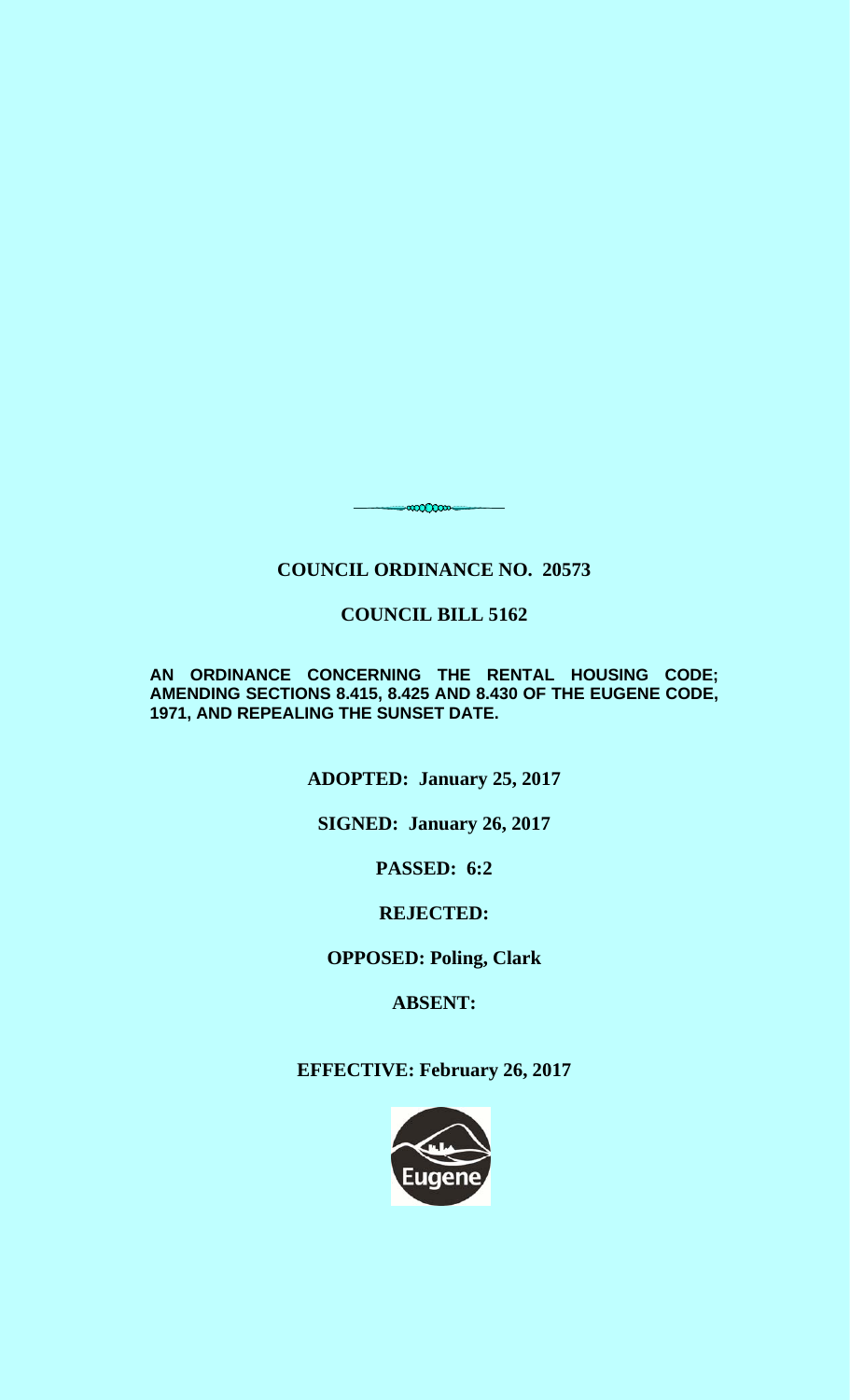### **ORDINANCE NO. 20573**

#### **AN ORDINANCE CONCERNING THE RENTAL HOUSING CODE; AMENDING SECTIONS 8.415, 8.425 AND 8.430 OF THE EUGENE CODE, 1971, AND REPEALING THE SUNSET DATE.**

#### **The City Council of the City of Eugene finds as follows:**

**A.** Sections 8.400 through 8.440, and 8.995 of the Eugene Code, 1971, ("the Rental Housing Code") were adopted by Ordinance No. 20329 on November 22, 2004. Ordinance No. 20329 also provided that the Ordinance and the Rental Housing Code be repealed effective December 31, 2008

**B.** Since its initial adoption in 2004, the Rental Housing Code sunset date has been extended and its provisions amended. The most recent amendment was adopted by Ordinance No. 20494 on June 11, 2012. The most recent extension was adopted by Ordinance No. 20568 on September 26, 2016, extending the sunset date to March 1, 2017.

C. The Council has determined that the Rental Housing Code sunset date should be removed and that revisions recommended by the Housing Policy Board be incorporated into the Rental Housing Code.

#### **THE CITY OF EUGENE DOES ORDAIN AS FOLLOWS:**

**Section 1.** Section 8.415 of the Eugene Code, 1971, is amended by adding the

definitions of "Carbon Monoxide Alarm" and "Carbon Monoxide Source" and by

repealing the definition of "Plumbing code" to provide as follows:

**8.415 Rental Housing- Definitions.** For purposes of sections 8.400 through 8.440 of this code, the following words and phrases mean:

#### **Carbon Monoxide Alarm.** A device that:

- a. Detects carbon monoxide;
- b. Produces a distinctive audible alert when carbon monoxide is detected;
- c. Conforms to State Fire Marshal rules;
- d. Is listed by Underwriters Laboratories or any other nationally recognized testing laboratory or an equivalent organization; and
- e. Operates as a distinct unit or as two or more single station units wired to operate in conjunction with each other.

**Carbon Monoxide Source.** A heater, fireplace, appliance or cooking source that uses coal, kerosene, petroleum products, wood or other fuels that emit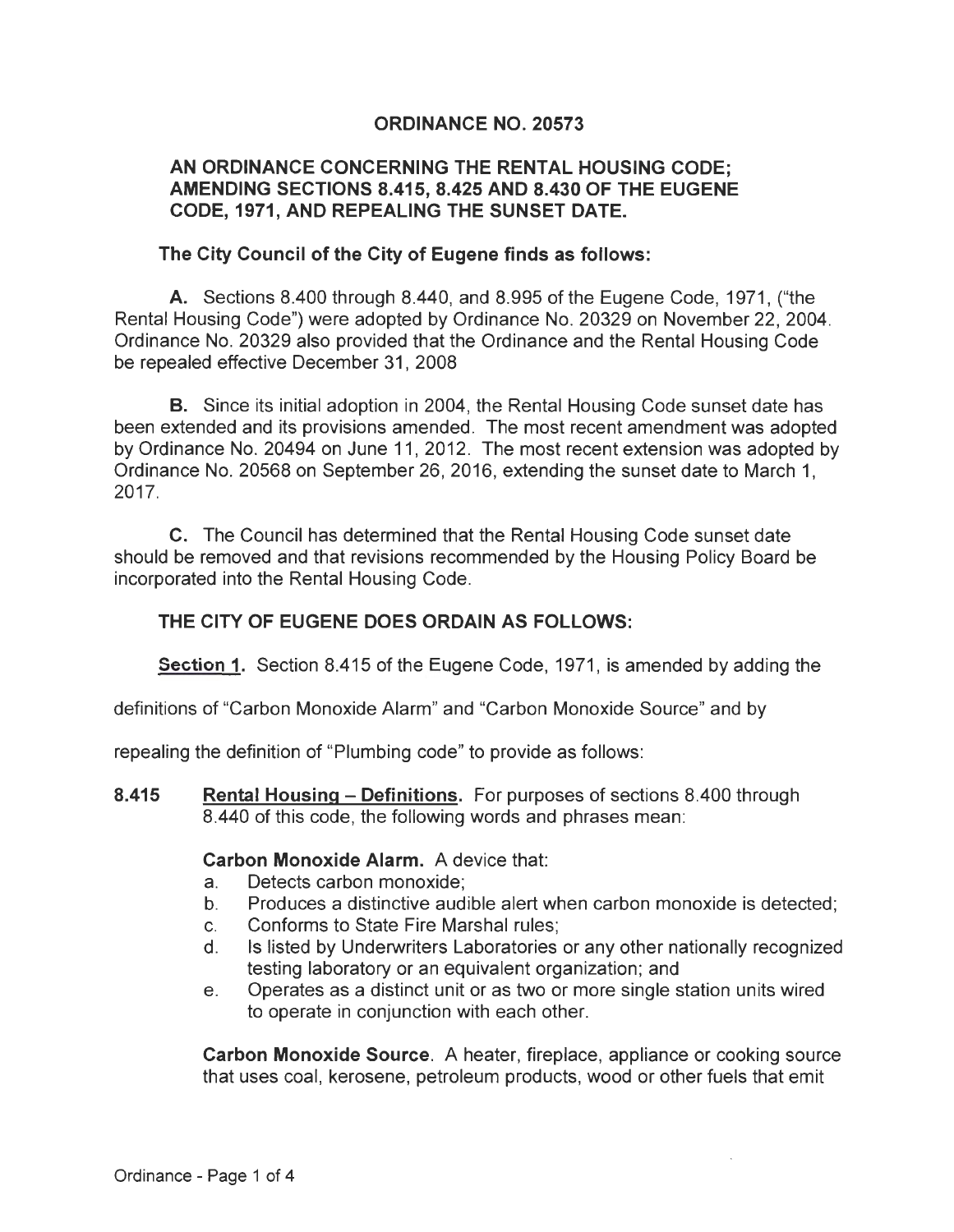carbon monoxide as a by-product of combustion, or an attached garage with an opening that communicates directly with a living space.

**Essential Services.** Heat, plumbing, hot and cold running water, gas, electricity, light fixtures, locks for exterior doors, latches for windows and any cooking appliance or refrigerator supplied or required to be supplied by the landlord; and any other service or habitability obligation imposed by the rental agreement or ORS 90.320, the lack or violation of which creates a serious threat to the tenant's health, safety or property or makes the dwelling unit unfit for occupancy.

**Section 2.** Section 8.425 of the Eugene Code, 1971 , is amended by adding new

subsections  $(7)$ ,  $(8)$ ,  $(9)$  and  $(10)$ , and renumbering current subsection  $(7)$  to subsection

(11) to provide as follows:

## **8.425 Rental Housing -Standards.**

- **(7)** Carbon Monoxide Alarms. Every dwelling unit that contains a carbon monoxide source shall be equipped with at least one approved and properly functioning carbon monoxide alarm installed and maintained in accordance with State Fire Marshal rules, applicable requirements of the state building code, and the Oregon Revised Statutes. A dwelling unit that is located within a structure that contains a carbon monoxide source and is connected to the room in which the carbon monoxide source is located by a door, ductwork or a ventilation shaft is considered to contain a carbon monoxide source.
- **(8)** Electrical.
	- (a) Electrical systems, including electrical outlets, light fixtures and light switches, shall be in good working order.
	- (b) Electrical systems shall conform to applicable law at the time of installation. Repairs must be permanent rather than temporary and shall be through generally accepted electrical methods.
- **(9)** Appliances. All appliances that are furnished by the landlord, including, but not limited to, refrigerator, range, air conditioner, dishwasher, microwave, clothes washer and dryer, must be in good working order and shall be maintained by the landlord.
- **(1 0)** Rats. Every dwelling unit must be maintained free of rats. At a minimum, the landlord must comply with the standards set forth in section 6.015 of this code.
- **(11)** Interpretations.
	- (a) The city manager is empowered to render interpretations of sections 8.400 through 8.440 of this code.
	- (b) Such interpretations shall be consistent with the purpose of this code.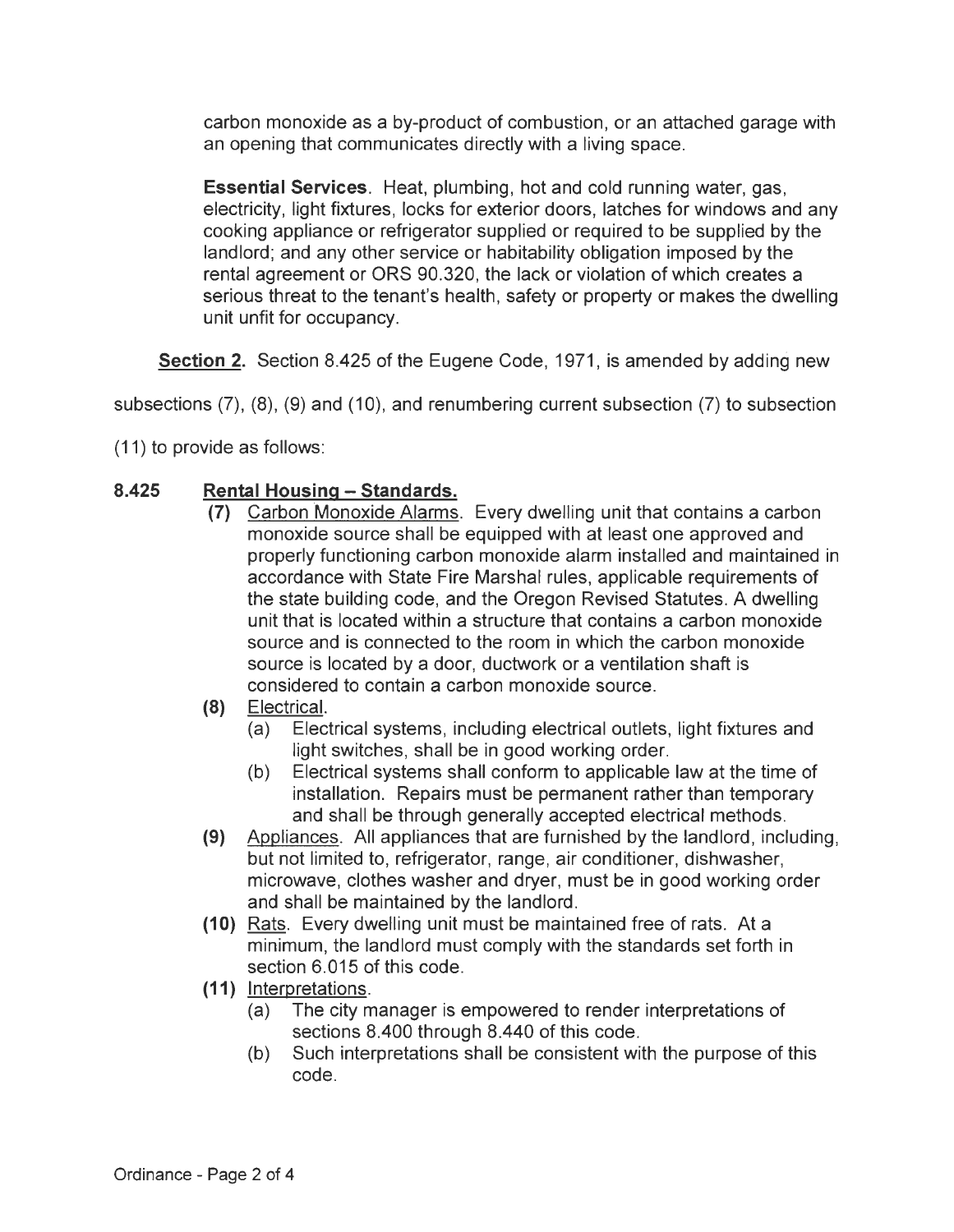**Section** 3. Subsections (2)(d) and (5) of Section 8.430 of the Eugene Code,

1971, are amended to provide as follows:

### **8.430 Rental Housing - Enforcement.**

- **(2)** Complaint.
	- (d) Complaints shall be processed by the city manager. The city manager shall adopt rules pursuant to section 2.019 of this code that specify the procedure to be followed in processing complaints. Before initiating an investigation under subsection (3) of this section, the city manager shall:
		- 1. Confirm that the complainant has standing to file a complaint;
		- 2. Confirm that the subject of the complaint could be a violation of this code;
		- 3. Except for complaints regarding lack of essential services, confirm that the owner or the owner's agent has had ten days since mailing of the written notice by the tenant to respond to the complaint;
		- 4. For complaints involving lack of essential services, confirm that the owner or owner's agent has had 48 hours from the time the tenant provided written notice to respond to the complaint; and
		- 5. Provide notice to the owner or the owner's agent of the complaint per written procedures.
- **(5)** Notices and Orders.
	- (a) For valid complaints, the city manager shall issue an order to the owner or the owner's agent. The notice and order shall include the following:
		- 1. Address and unit number if applicable;
		- 2. A statement that the city manager has found the premises to be in violation of section 8.425 of this code as alleged in the complaint;
		- 3. A description of the violation;
		- 4. A deadline for completing repairs of ten days, unless the city manager determines that:
			- a. Repairs are needed to remedy the lack of essential services. Upon making this determination, the city manager shall fix a deadline for completing the repairs that is reasonable in the circumstances and is within 48 hours from issuance of the notice and order. However, if the city manager determines that the repairs cannot be completed within 48 hours, the owner or owner's agent shall, within 48 hours, submit a compliance schedule acceptable to the city; or